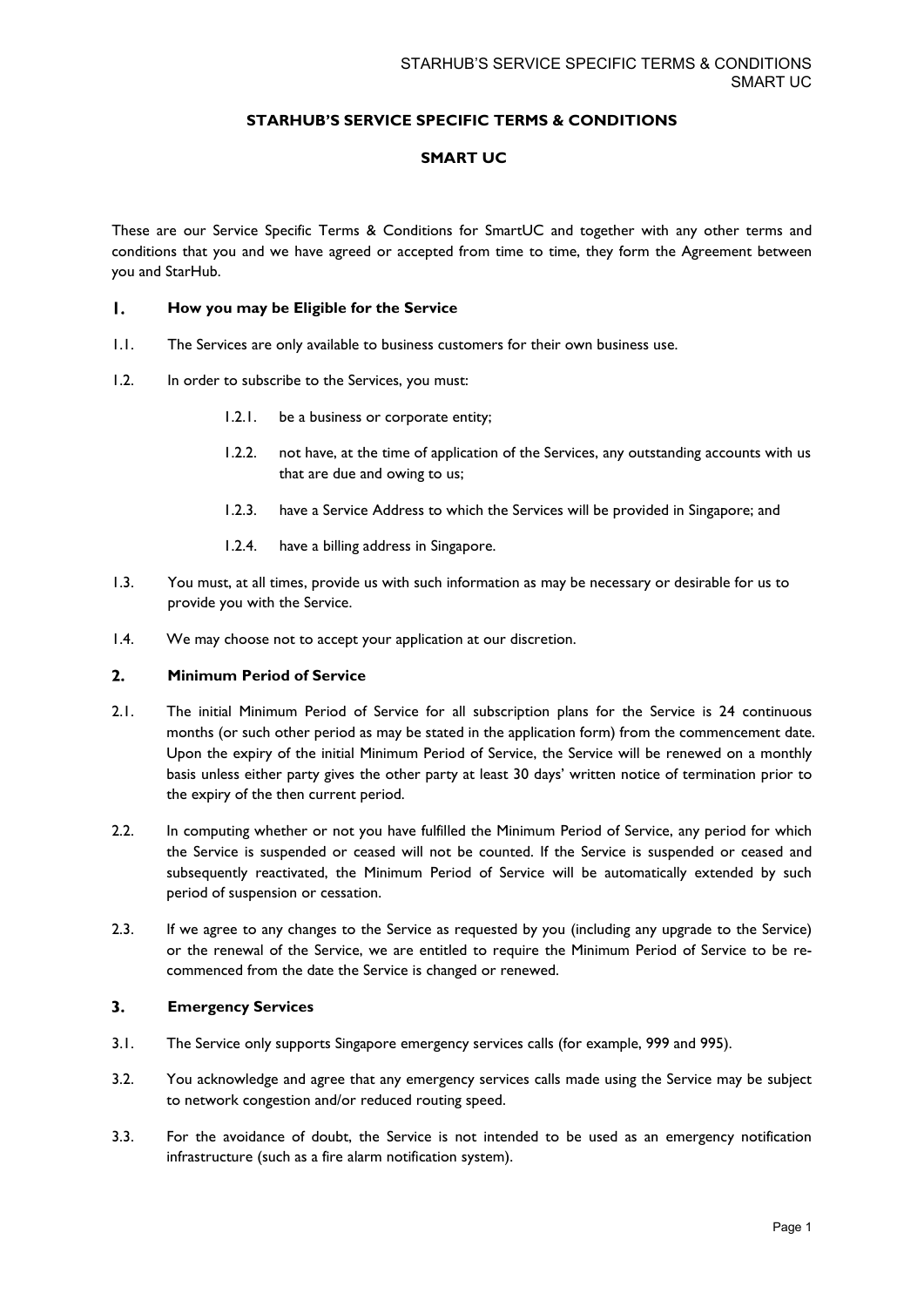### 4. **Using the Service**

- 4.1. In order to access and use the Service, you must install and use the Software. You must agree to install and use the Software in accordance with its end user license agreement prescribed by us.
- 4.2. You shall assign 1 authorised personnel as your user administrator ("**Administrator**") for the Service. The Administrator shall be our single point of contact for operational matters, including password and authorisation matters. The Administrator shall also be responsible for managing your user features via your company's administrator web portal for the Service (which we will make available to you as part of the Service). We will provide you with a user guide. Should you require user training for the Administrator, you may request for such training in writing. Training will be subject to our written approval and availability of resources. We will also prescribe a Charge in connection with such training. We reserve the right to cancel such training upon notification.
- 4.3. You acknowledge and agree that the Service may not be compatible with all devices, including internet protocol ("**IP**") phones, facsimile and point of sales devices. You shall, at your own cost and expense, be solely responsible for:
	- 4.3.1. ensuring that the devices you intend to use and will use in conjunction with the Service are compatible and able to work with the Service. We may provide you with a non-exhaustive list of devices that are known in the market to be compatible; however, we make no warranty or guarantee that the listed devices are compatible and will work with the Service;
	- 4.3.2. ensuring your applications, equipment, hardware, software and networks meet the minimum system requirements of the Service as we may determine from time to time, and that they are compatible and may properly function and inter-operate with the Service. We will not be liable for any Service or network failure or performance issues resulting from noncompliance with such requirements;
	- 4.3.3. the internal cabling for telephony and local area network ("**LAN**") cable infrastructure for the connection to customer premises equipment that we have provided you. The point of demarcation of our Service depends on the CPE (as defined below) and will exclude your cabling when troubleshooting for Service issues;
	- 4.3.4. determining and for procuring any conversions required on your devices. For example, an analogue phone adaptor would need to be converted to an IP phone adaptor for the purposes of the Service. For the avoidance of doubt, we shall not be responsible for your devices and conversions, including any faults that may be caused to the Service in connection with your devices and/or conversions; and
	- 4.3.5. procuring and maintaining all necessary devices to use and access the Service and such devices include an integrated access device, IP phone and/or such other compatible customer premises equipment (collectively, the "**CPE**") as may be required to use and access the Service.
- 4.4. Your use of the Service and the CPE shall be solely at your own risk and is subject to all applicable laws and regulations. If you use or allow the use of the Service and/or the CPE outside Singapore, you shall be solely responsible for:
	- 4.4.1. obtaining all necessary consents; and
	- 4.4.2. complying with all applicable laws and regulations resulting from such use.
- 4.5. For customers with broadband services not provided by us, we will not be able to ensure the voice quality and service availability as their internet bandwidth and availability are not within our control.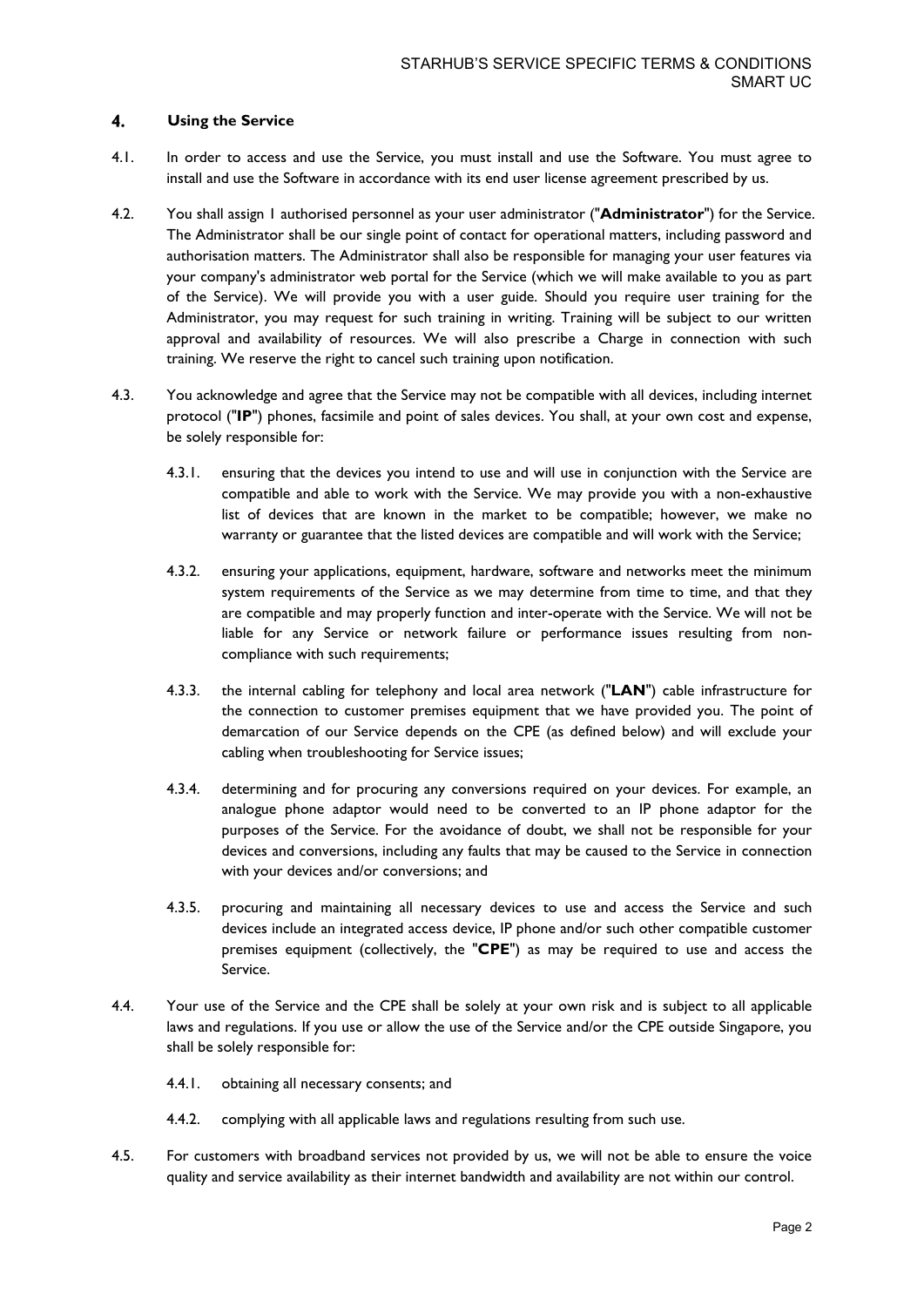## 5. **Equipment**

- 5.1. Any equipment that is not supplied by us will not be supported by us.
- 5.2. We may provide the CPE to you on a sale and purchase basis. The sale and purchase of the CPE will be subject to the relevant manufacturer's warranty only ("**CPE Warranty**") and any defect in such CPE will be covered by the CPE Warranty and your sole and exclusive remedy for such defect shall be according to the CPE Warranty. Orders for CPE shall at all times be subject to availability and confirmation by us in writing. Once you have placed an order for a CPE, you cannot cancel such order unless otherwise agreed by us in writing.
- 5.3. Alternatively, we may lease the CPE to you. You must keep the CPE in a suitable place and appropriate conditions for the CPE, including any necessary electrical power supply. You must also use the CPE in accordance with the guidelines, instructions or specifications given to you. We will always remain the owner of such CPE. We reserve the right to update, change, remove or replace the CPE (whether in part or in whole). You must not allow anyone to modify such CPE without our prior written consent. Except for fair wear and tear, you will bear all risks of loss or theft of, or damage to, the leased CPE, from the time you receive the CPE, at our prescribed prevailing rates. Upon termination of the Service, you must return us the leased CPE; otherwise you shall bear our costs of collection of such CPE.
- 5.4. The provision of the CPE shall be subject to stock availability.
- 5.5. You must comply with all applicable laws and instructions, notices or directions issued by the relevant regulatory authorities or us from time to time regarding the installation, use, operation and/or upgrade of the CPE.

#### 6. **Security**

- 6.1. You are solely responsible for:
	- 6.1.1. the security of all of your equipment and networks (including the CPE in your possession) which are connected to and/or used in conjunction with the Service; and
	- 6.1.2. all activities that occur in relation to all your equipment and networks (including the CPE under your possession).
- 6.2. If you discover or suspect any unauthorised use of the Service, the CPE and/or that your account security has been compromised, you must immediately inform us and take all necessary and immediate actions, at your sole cost and expense, to enhance the security of all your equipment and networks (including the CPE) which are connected to and/or used in conjunction with the Service.
- 6.3. You are therefore advised to review and update the security features of all your equipment and networks (including the CPE) which are connected to and/or used in conjunction with the Service from time to time.
- 6.4. The security of your account, including Content stored, sent or received is your own responsibility. We cannot guarantee the safety and security of any transmission under any circumstances whatsoever.
- 6.5. You are strongly encouraged to change (and regularly change) the initial password and pass code with a strong password and pass code when you first log on to the Service.

### 7. **Your Responsibilities**

7.1. In respect of our voice recording Service: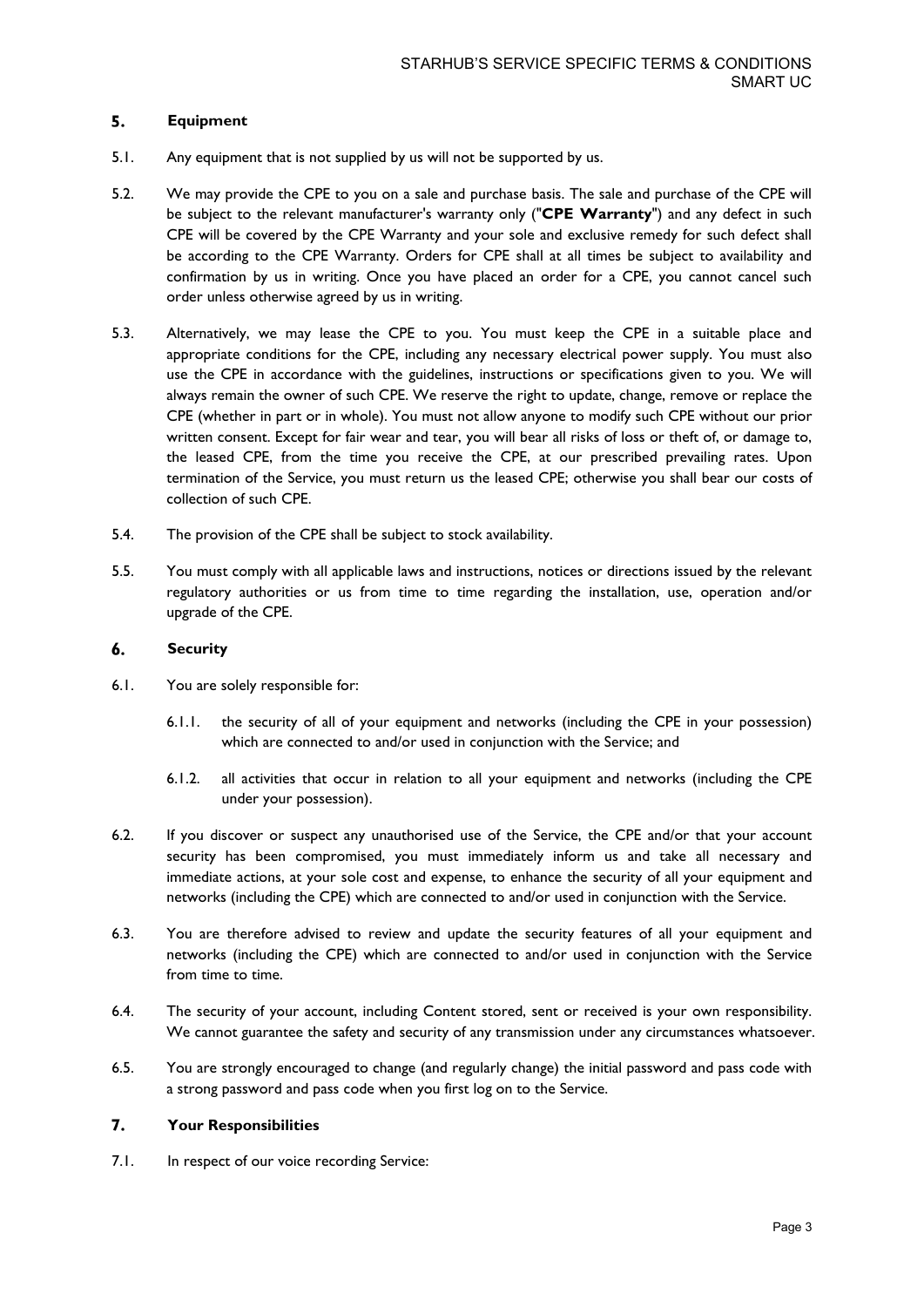- 7.1.1. you agree not to:
	- 7.1.1.1. use the Service in any unlawful manner, including the violation of any person's privacy rights;
	- 7.1.1.2. use the Service to store or transmit files, materials, data, text, audio, video, images or other content that infringes on any person's intellectual property rights;
	- 7.1.1.3. use the Service in any manner that interferes with or disrupts the integrity or performance of the Service and its components;
	- 7.1.1.4. attempt to decipher, decompile, reverse engineer or otherwise discover the source code of any software making up the Service;
	- 7.1.1.5. use the Service to knowingly post, transmit, upload, link to, send or store any content that is unlawful, racist, hateful, abusive, libellous, obscene, or discriminatory;
	- 7.1.1.6. use the Service to store files that are not deemed to be voice or video communication;
	- 7.1.1.7. use the Service to knowingly post, transmit, upload, link to, send or store any viruses, worms, malware, trojan horses, time bombs, cancelbots or any other harmful, damaging or destructive software; or
	- 7.1.1.8. try to use, or use the Service in violation of this Agreement; and
- 7.1.2. you are solely responsible for ensuring that your use of the Service to store and transmit your data is in compliance with all applicable laws and regulations. You are also solely responsible for determining whether the Service or the information generated therefrom is accurate or sufficient for your purposes;
- 7.1.3. you agree and acknowledge that each individual user of the Service ("**User**") will be identified by a unique username and password ("**User Login**") and that a User Login may only be used by 1 individual. You will not share a User Login among multiple individuals. You and your Users are responsible for maintaining the confidentiality of all User Login information for your account;
- 7.1.4. you agree that we shall have the right to access your account and to use, modify, reproduce, distribute, display and disclose your data solely to the extent necessary to provide the Service, including responding to your support requests; and
- 7.1.5. you are responsible for ensuring that your use of the voice recording is in compliance with all applicable laws in all jurisdictions governing the use of the Service by you and your Users, including telephone recording and wiretapping laws.

## 8. **Additional Charges**

- 8.1. There will be additional Charges for:
	- 8.1.1. provision of the Service, installation of and/or Service support for the CPE outside our normal scope of work. These include:
		- 8.1.1.1. Services requested by you that are provided at a greater cost than what we would normally incur because of the materials used, the manner of installation or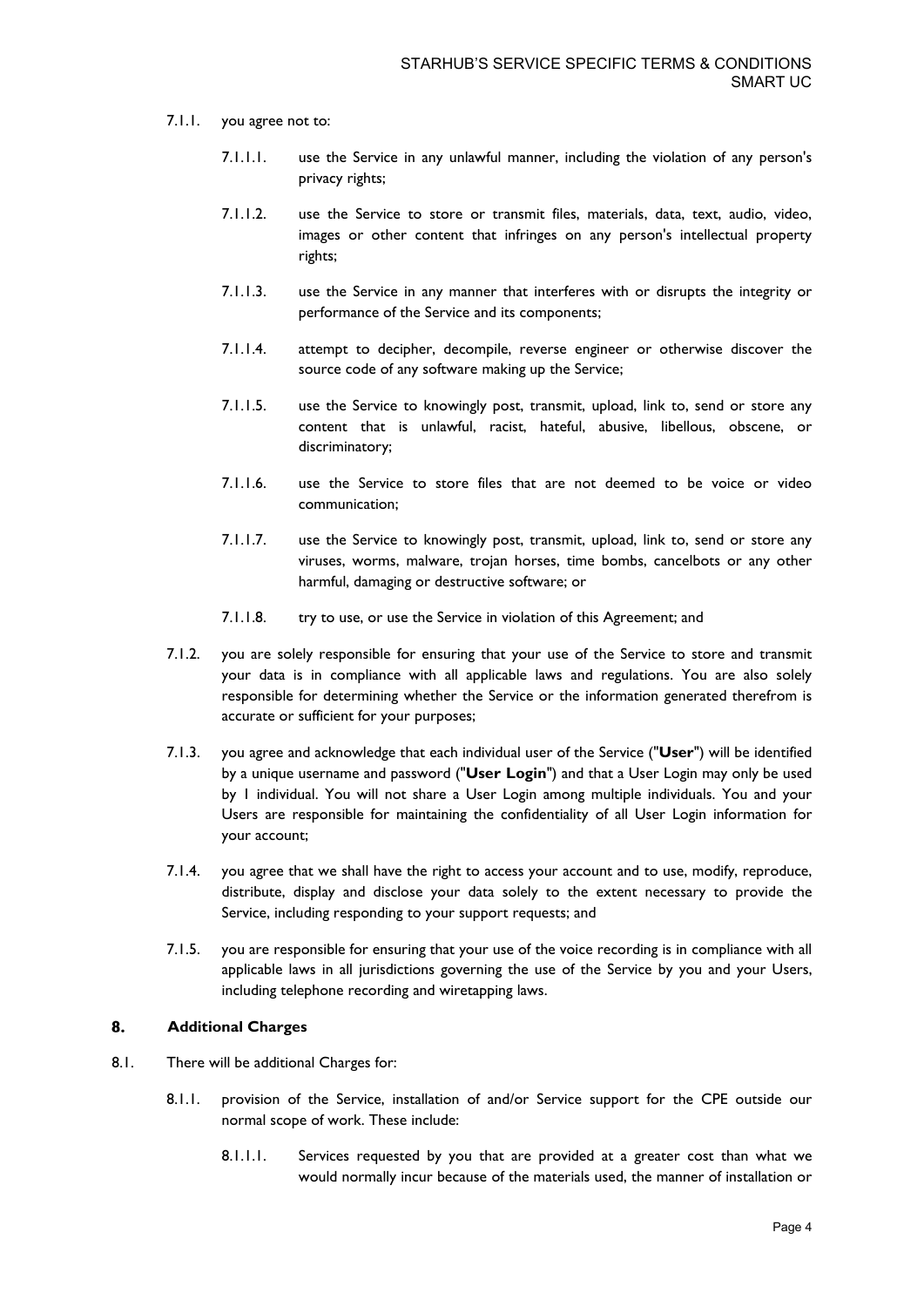the nature of the Service Address. In these cases, we will notify you of the additional Charges before the installation starts;

- 8.1.1.2. work or the Services is/are performed outside our normal working hours; and
- 8.1.1.3. work or the Services required because of your or any third party's action, fault or negligence or because of any fault or problem associated with any other telecommunication system which you or other Service Providers control; and
- 8.1.2. our work done in response to your complaint of a fault in the CPE and/or Services if the work reveals no such fault.
- 8.2. If our field engineer is required to attend to you on-site at your Premises, our on-site support Charges shall apply (currently S\$50 transportation and S\$120 per man-hour during our office hours (inclusive of 7% GST)) or such other amounts as may be prescribed by us from time to time). No onsite Charges will be imposed if the faults are determined to have been caused by us or our Network.

#### 9. **Liability**

9.1. The Service (including any installation or support Service) is provided on an "as is" and "as available" basis. You agree that you use the Service or rely on any Content obtained through the Service at your sole risk. To the fullest extent allowed by the law, we do not give any assurances, guarantees, or warranties, either express or implied, in relation to such Service or Content and the CPE, including that the Service will be compatible with all broadband internet services. You agree that your broadband internet provider or other third party provider may intentionally or inadvertently block the ports over which the Service is provided or otherwise impede your use and access of the Service. Our statements regarding the Service or descriptions of the Service are informational and are not given as a warranty of any kind.

## **10. Ending and Suspending the Service**

- 10.1 In addition to the rights either party may have against the other party under this Agreement for any antecedent breach of this Agreement and subject to the provisions of this paragraph 10, this Agreement or the Service hereunder may be terminated by either party giving at least 30 days' written notice to the other party.
- 10.2 If you give us notice that ends during the applicable Minimum Period of Service pursuant to paragraph 10.1 above, you must immediately pay us the early termination Charges as follows:
	- 10.2.1 the aggregate of the monthly recurring Charges (including rental Charges, where applicable) for the remainder of the unfulfilled Minimum Period of Service. In addition, you shall compensate us for any damages or losses (including the costs of all waivers and discounts granted and free premiums given) which we may suffer because of such early termination; and
	- 10.2.2 where relevant, any and all amounts that may be imposed on us by any third party arising from and/or in connection with the termination.
- 10.3 We reserve the right to charge you our prevailing reactivation Charges (currently at S\$50 per line, inclusive of 7% GST) or such other amount as may be prescribed by us from time to time for reactivating any suspended or terminated Service.
- 10.4 If the Service is suspended or terminated due to non-payment of any Charges and you subsequently pay us all outstanding amounts, in order to reactivate the Service, you must contact our business helpdesk or where relevant, our account manager to request for such re-activation. You acknowledge